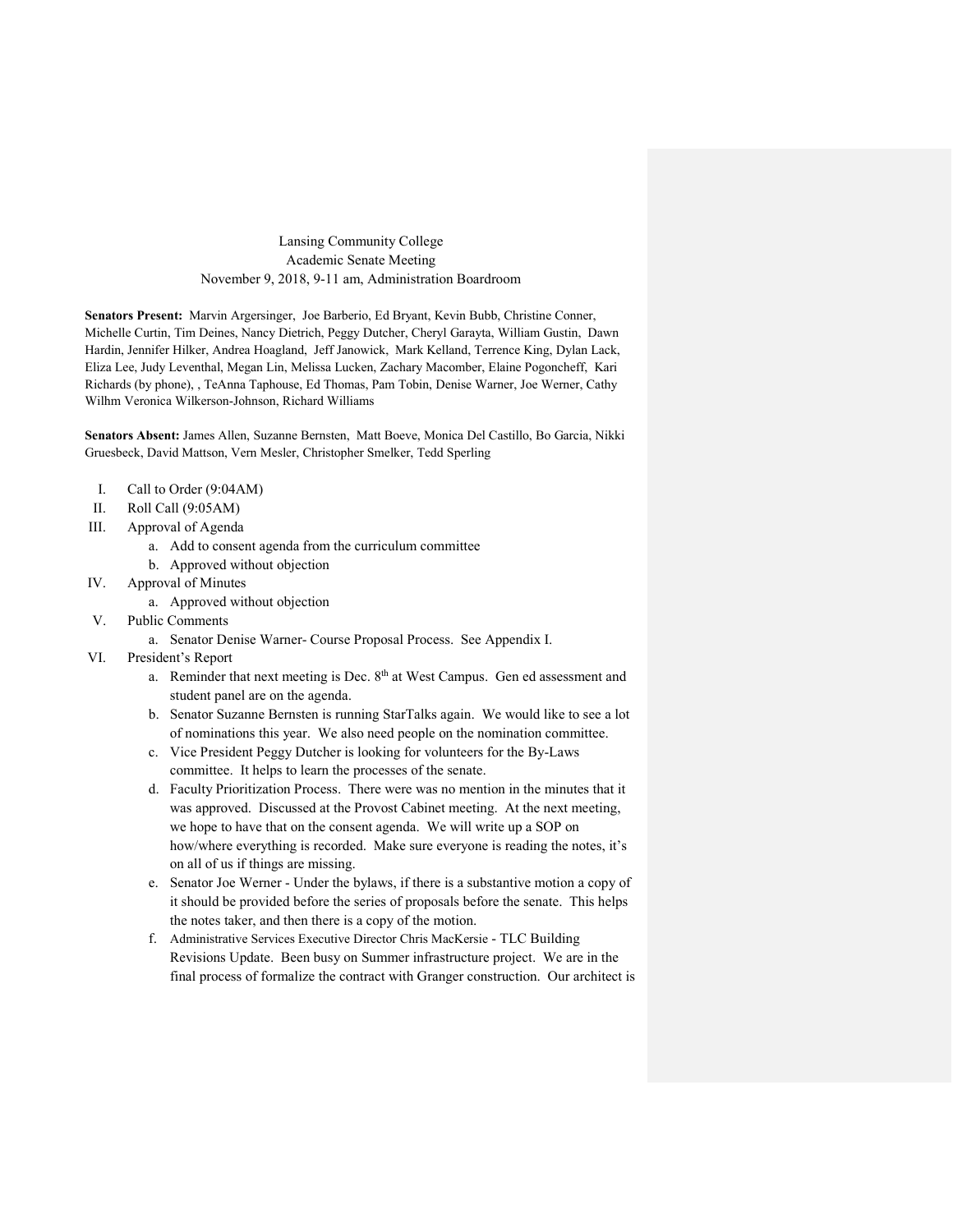DLZ whose specialty is higher ed. Over the next weeks we will be meeting with constituent groups and they want to listen to us. Met with Kevin Bubb's team already. Last big opportunity to work on facility and systems to further support retention and completion. Don't want to miss the opportunity to look at what we've done in the past and what systems in the future are we going to need. It will be different than what we have now.

- i. Provost Elaine Pogoncheff In the Provost meeting they talked about the open forum sessions. They wanted input from the rest of the campus. What was suggested was the Senate host or sponsor these forums. Maybe the senate have regular forums over different topics. We were thinking twice a semester. A good opportunity to start and do it in conjunction with TLC renovations.
- ii. Senator Richard Williams Will the renovations include an abundance of electrical sockets?
- iii. Chris MacKersie Yes, it will be going forward.
- VII. Provost's Report Elaine Pogoncheff
	- a. Some faculty members may be contacted to provide documentation for students who have withdrawn from all their classes. We need the information of when the last academic activity is. This is for the Department of Education. Especially for students who receive financial aid. You can access the gradebook of students who have dropped in D2L. [https://elearning.openlcc.net/grades](https://elearning.openlcc.net/grades-overview/accessing-dropped-student-grades-and-attendance/)[overview/accessing-dropped-student-grades-and-attendance/.](https://elearning.openlcc.net/grades-overview/accessing-dropped-student-grades-and-attendance/) Faculty will receive an email from the Registrar. There is a form to fill out. You will be asked to provide documentation as to their last grades. The big take-away is that faculty can access students grades who have withdrawn from D2L and this letter will only be sent out for students who have dropped all their classes.
	- b. Thank you for the accessibility recommendations. We are sharing that with the committee. We will also share the information with faculty supervisors. Some issues have already been addressed with MAHE.
	- c. There is an email going out to students from the provost. HLC would like to know how students measure student success. The survey should only take 15 minutes. Should be completed by Friday Nov. 30<sup>th</sup>. This was a letter that was sent to us by HLC and is part of our accrediting process. Tell constituents so they can help guide students. We will send a copy to faculty.

#### VIII. Consent Agenda – Action Item

- a. Curriculum Committee Course Recommendations
- b. Approved without objection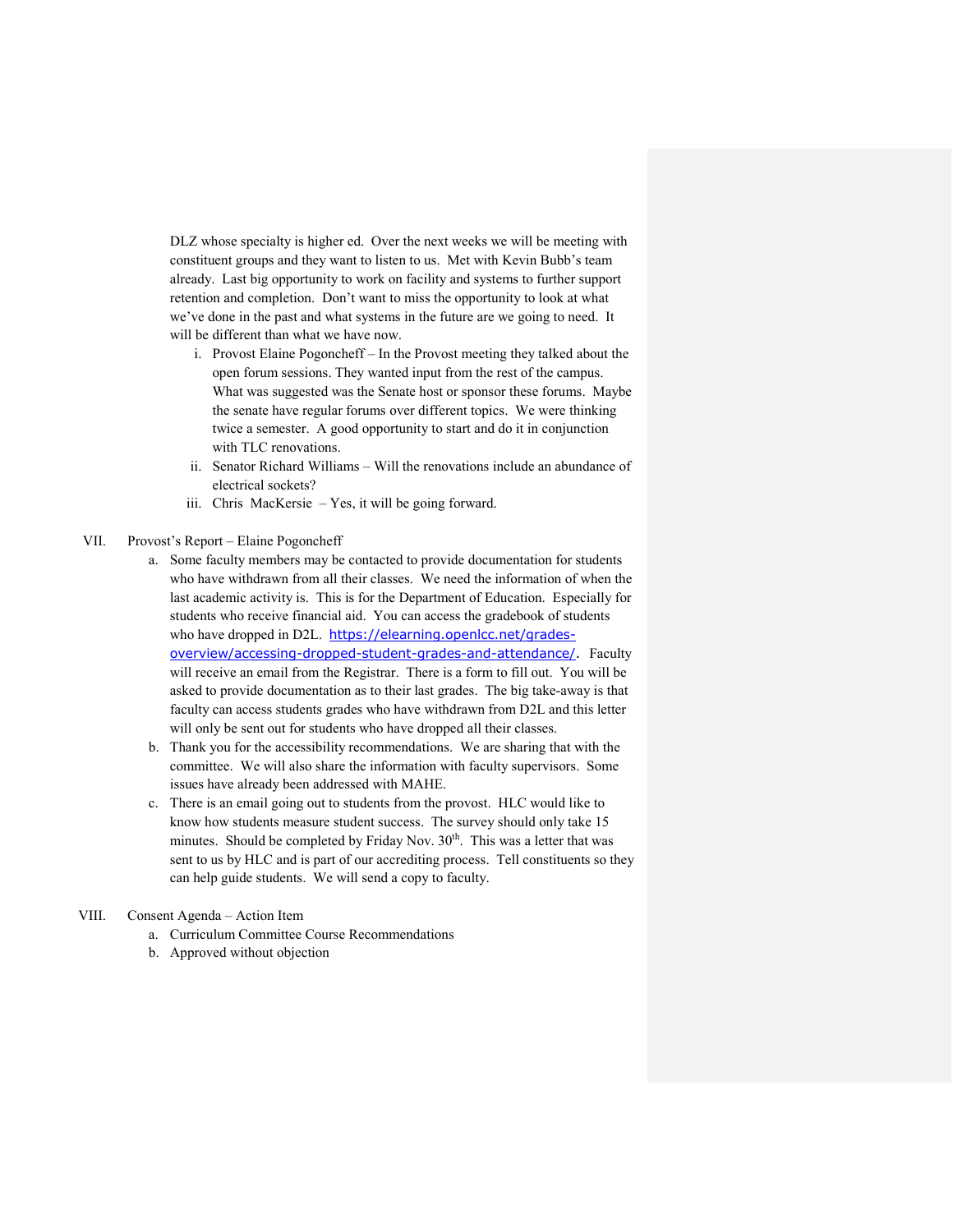IX. Action Items: Embedded Academic Support Language for Curriculum Committee

- a. The process of amending documents is much easier than sending everything back to committee. We want to bring back the modified language of Curriculum Committee reporting. "Entry-level courses with prerequisites of college-level skills in reading, writing, and/or mathematics will also allow enrollment of students participating in content-appropriate embedded academic support(s). Any exceptions must be justified in consideration of student success, and must be approved by the Provost."
- b. Senator Peggy Dutcher The basic skills tool kit, what is it?
- c. Academic Affairs Project Manager Rafeeq McGiveron– There is a link right above it on the form that leads to the O-drive. *O:\AA-Public\AA-Office\College-Wide-Instructional-Forms-Processes\Basic Skill Toolkit*
- d. Dean Andrea Hoagland We don't call them directors of instruction, we call them senior instruction coordinator.
- e. Senator Megan Lin Appreciates this language. This is what faculty members want to see. I'm on the EAS team. We are in support of models other than co-req model. The concern that is putting this on the form now seems like putting the cart before the horse. The provost and Rafeeq have been going to programs and explaining. But a lot of faculty don't know the options for academic embedded support. Maybe we should have a list of embedded academic supports, who are involved, how does it work.
- f. Senator Mark Kelland One of the main reasons for this language is to alert faculty to the issues. Hopefully experts would then come in and offer them the options. We did discuss this in EAST. The data is an interesting question because it's sort of a moot point. The data should guide what we do, not if we do this. We don't have data yet but it's being collected.
- g. Senator Peggy Dutcher CTE has an email out asking for proposals. Maybe we should make a workshop.
- h. Senator Christine Conner It would be imperative that the types of embedded academic support would be part of the Basic Skills Toolkit. That information should go into it.
- i. Provost Elaine Pogoncheff– She and Rafeeq are going to every program so they should know what we consider embedded academic support. They should go to the basic skills tool kit and see the options there. There is no one definitive model for embedded academic support. Rafeeq will be going around and getting an inventory of what people are doing. Question marks are there because there isn't one way to do it. We are asking people to experiment. The program needs to discuss all of that stuff and decide do you want program embedded academic support or course embedded academic support.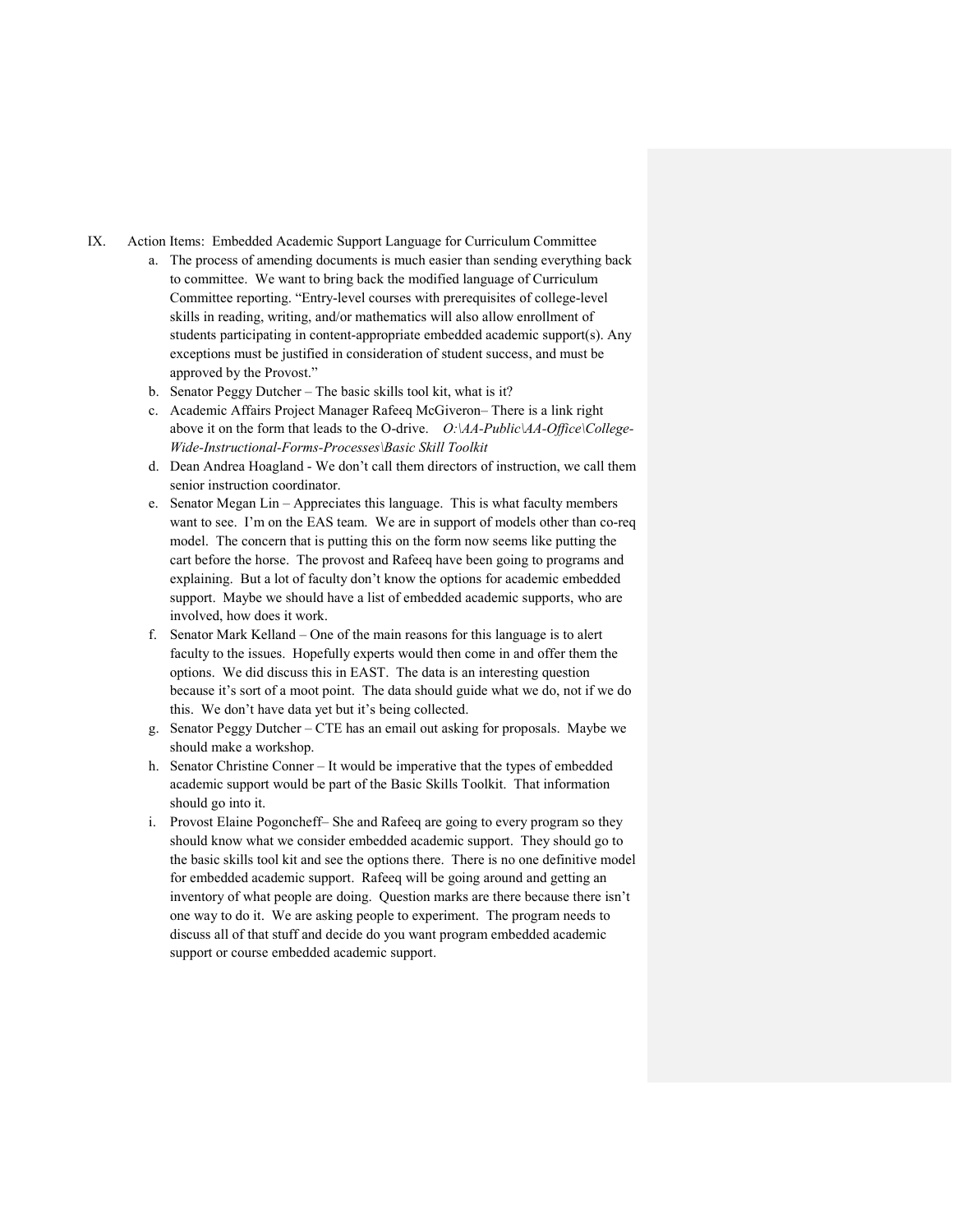- j. Senator Jeff Janowick We've started piloting and trying new things. But people are going to be pressured to scale up. Experimentation is important and appreciate that wording. It is uncomfortable to scale up when we don't know if the experiments work. We are concerned about pressure to scale up on things that we don't know works for students. As long as there is an openness to experiment and try new things.
- k. Senator Richard Williams The language may not be cart before the horse, but it is sort of field of dreams. If we put it up there, support will come.
- l. Senator Veronica Wilkerson-Johnson Going forward it will be good to look at the data. How is HHS doing so well and a head of us?
- m. Provost Elaine Pogoncheff Rafeeq is going to go to all the programs and see what they are doing now and what kind of ideas do they have in the future. The idea is to create an inventory across the board and then hook people up who are doing similar things.
- n. Senator Peggy Dutcher Process question. This is the form for new and revised courses. Does this section cause courses to not be approved? Could we pilot this form?
- o. Senator Christine Conner We are constantly looking at these forms and doing continuous quality improvement. It is vital that we improve these forms.
- p. Senator Ed Thomas The whole spirit of this is to start the conversation. If the person submitting the form doesn't know what embedded academic support is, we wouldn't leave them on their own. The CC would help them fill out that section of the form. This isn't punitive.
- q. Senator Cheryl Garayta Another process question. She likes the idea of putting a list of what we are doing in the toolkit. We need to update the reading/writing/math in the basic skills toolkit.
- r. Senator Mark Kelland The Toolkit seems to be owned by Academic Affairs so hopefully the provost can get someone to take of this.
- s. Senator Eliza Lee The executive committee motions to approve this language for the Curriculum Committee form and revisit the form at the first April meeting of 2019.
	- i. Second Ed Bryant
	- ii. Approved
- X. Learning Commons/Writing Center/Brainfuse Cindy Storie
	- a. What is going on with Brainfuse? At EAST meeting, Cindy Storie is supposed to make a recommendation for Brainfuse and wants Senate input.
	- b. Director of Learning Commons Cindy Storie July 1 Brainfuse and the Writing Center were integrated into the Learning Commons. Integrating the Learning Commons into the Studio Model. Its inviting them into the space and having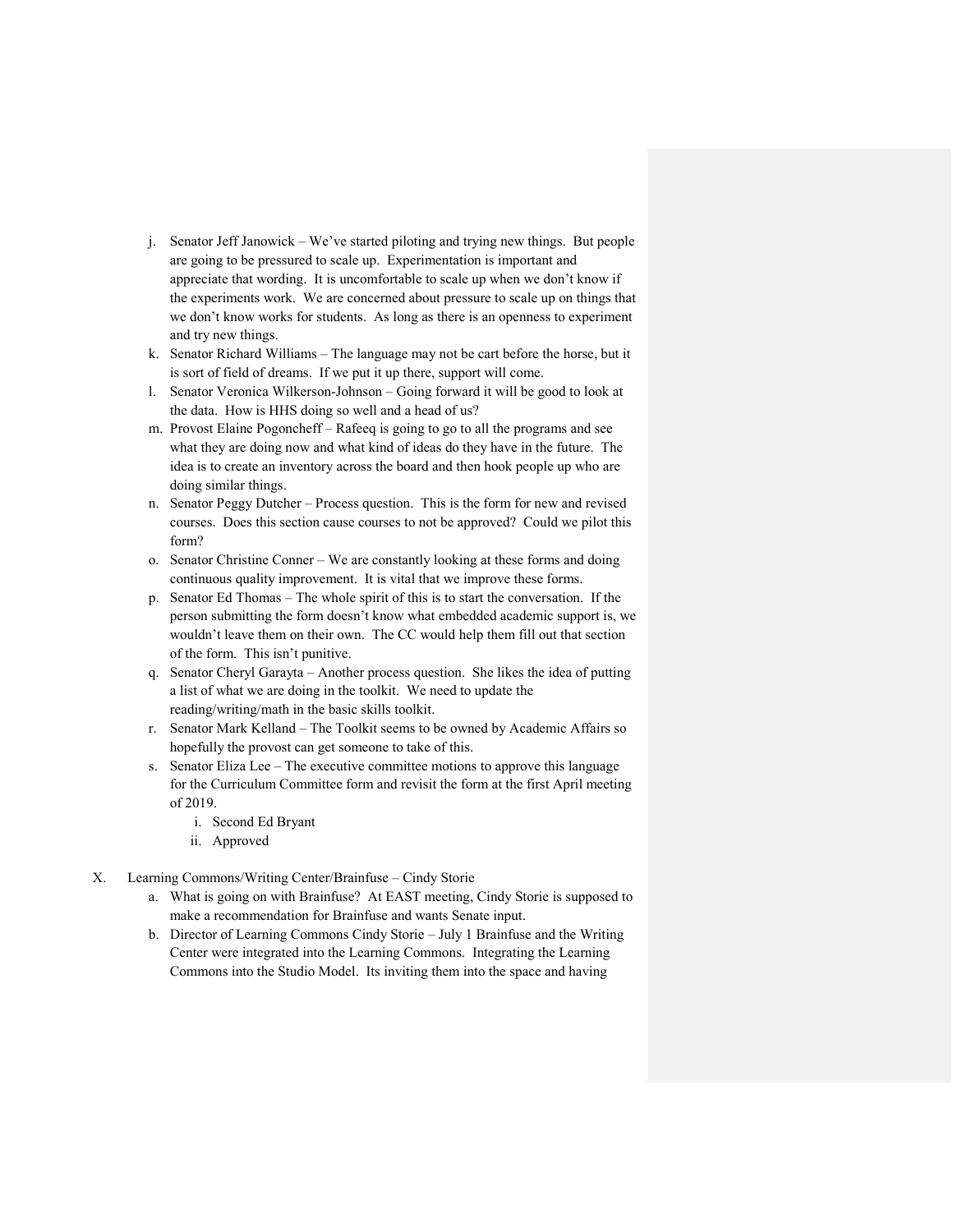them work in that space. They can come in for 5 min or 5 hours. The Studio model has been extended for the writing center. Going beyond meeting for appointments only. English and writing tutors are working side by side. Brainfuse also came over July 1<sup>st</sup>. We had a committee that included senators that reviewed Brainfuse. We want quality tutoring that meets the needs of an LCC student. We need to have a formal assessment and feel the Senate is the right body to do that. Are people willing to assess Brainfuse and see if it's meeting the LCC students' needs? We would like this group to report back by March. We need to make a recommendation for the next budget cycle.

- c. Senator Christine Conner Can we get students involved in the process so we can see what their feedback is?
- d. Senator Peggy Dutcher Are you asking the Senate to form a team or the Learning Commons?
- e. Cindy Storie Asking the Senate to form a Team.
- f. Martine Rife Would like to be a consultant on the team. The systems portfolio is interesting. One of the questions is about the complaint process at LCC. Brainfuse started because of students' complaints about the lack of tutoring or the lack of tutoring availability. We should look at whether the level of student complaints has gone down.
- g. Senator Marvin Argersinger Studio model sounds great. Will this be implemented at West Campus and East Campus?
- h. Cindy Storie Yes. There is a leaning commons on West campus. We are looking to expand as much as we can.
- i. Senator Peggy Dutcher If this team says they want ABC data that is not required in the contract will that be an increase in cost? Is there a way to get the data?
- j. Senator Ed Bryant Will chair this committee and wants to meet next week. Senators Christine Conner, Denise Warner, Melissa Lucken, Teanna Taphouse, and Dylan Lack will also be on the team.
- k. Senator Peggy Dutcher Should we approach people from the original pilot courses?
- l. Martine Rife Pre-calc 1, sociology, and CITP110. There were reports to the Board that have a lot of data.
- m. Senator Ed Bryant We have meetings at the end of the semester. Do we have a schedule yet?
- n. Provost Elaine Pogoncheff Those 16 hours will be on Accessibility. There is no other agenda.
- XI. Senate Discussion of Role of New Committee President Mark Kelland
	- a. First meeting is Tuesday, Board Room, at 1:00PM.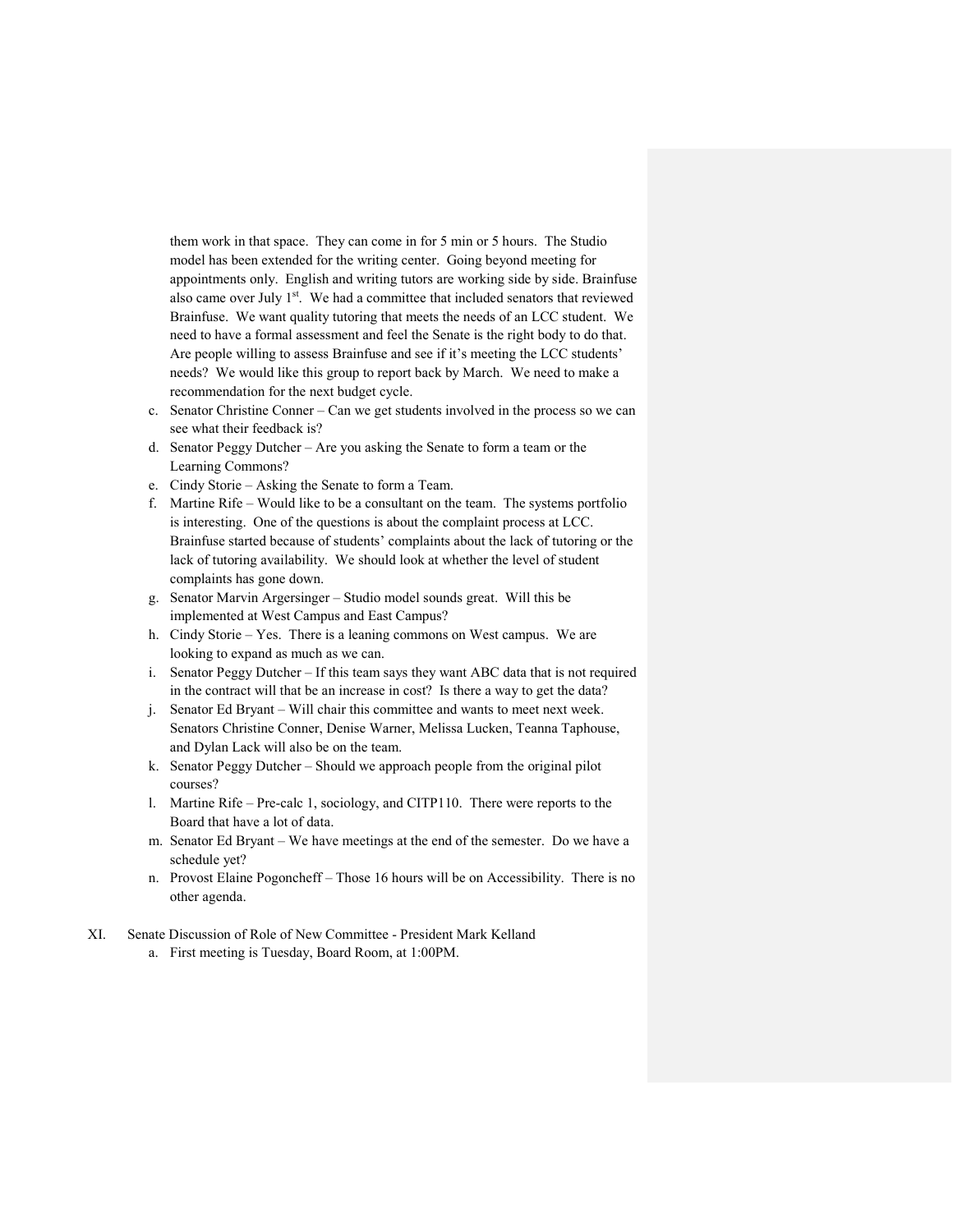- b. Will be working on a Charter and a name. The purpose of the committee is to keep an eye on accreditation and compliance areas so the Senate can lead. The other function will be to keep an eye on things that have been brought up but fall to the wayside. For instance we never picked up OER initiative. We want the Senate to have more of a roll on campus.
- c. Senator Richard Williams It's a shame we can't come up with a Steering Committee. The name isn't the best.
- d. Senator Christine Conner IAS (Information Academic Senate ).
- e. Vice President Lisa Webb Sharp We discussed freeing up the Senate's time. Having less presentation and more discussion time between Senators. This group could set aside an agenda item "unfinished business."
- f. Senator Mark Kelland Maybe have an open time a couple times a semester where people can come and talk.
- g. Senator Peggy Dutcher Would like to revisit what faculty are experiencing with the new withdrawal procedure. What are people seeing because of the procedure? How is it going?
- h. Senator Pam Tobin My emails are getting fuller and fuller. Spending a lot of time reading those and not being compensated as an adjunct.
- i. Senator Jeff Janowick Senator Warner brought up some comments in the public comments that need to be addressed either in the full senate or in this committee.
- XII. Potential Future Agenda Items
	- a. None

#### XIII. Motion to adjourn

- a. Senator Zach Macomber motions.
- b. Senator Peggy Dutcher seconds.
- c. Adjourn (10:40AM)

*Purpose: The purpose of the Academic Senate will be to provide faculty input and advice to the administration concerning issues of College-wide educational philosophy, Collegewide academic policy, and priorities in the College-wide deployment of capital or financial resources, except as covered by the scope of collective bargaining. The Senate will be proactive and collaborative in its approach, seeking consensus whenever possible, and will foster and support effective and transparent communication with the college community. Student learning is the ultimate goal of this body.*

Respectfully submitted by Academic Senate Secretary, Eliza Lee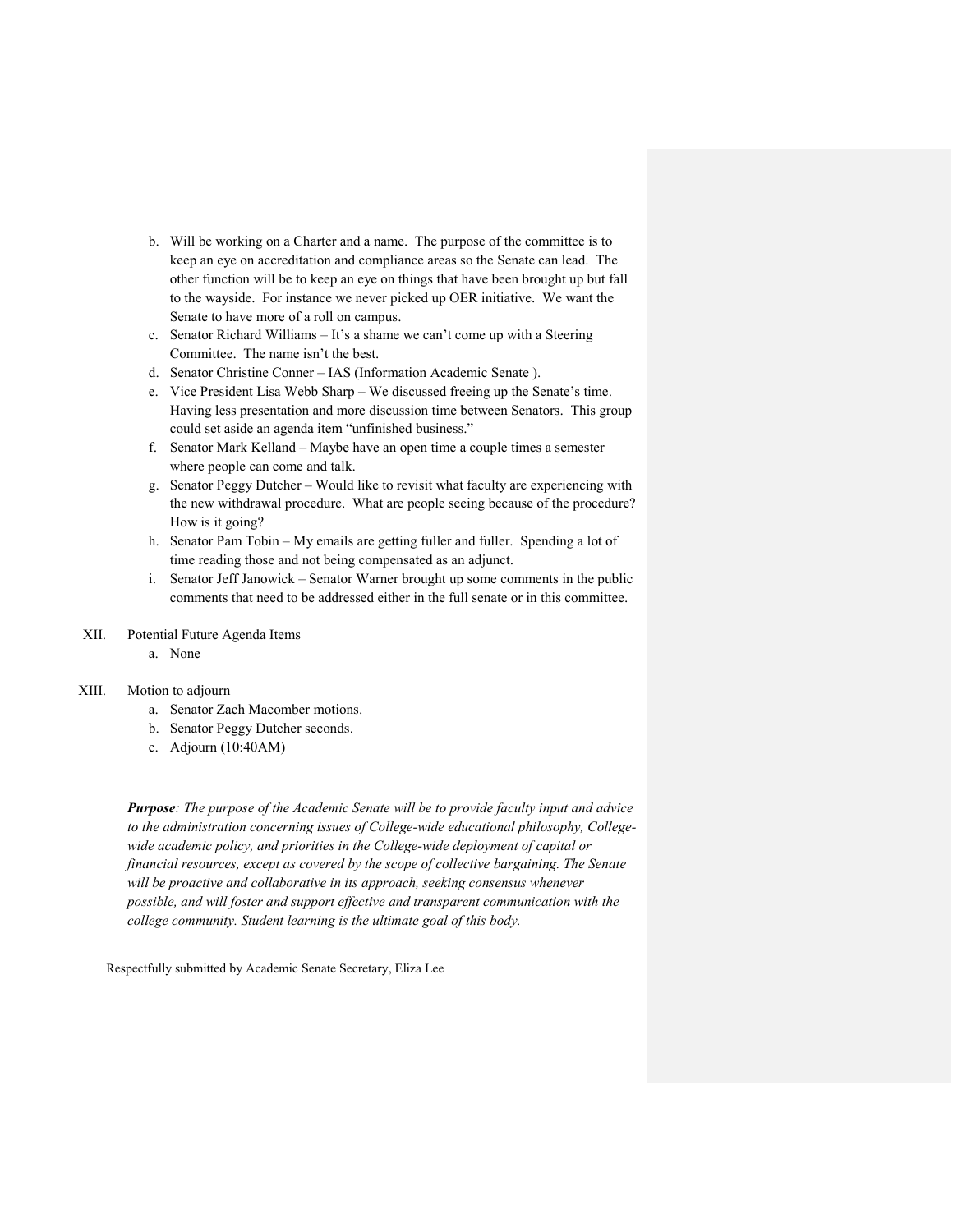# Appendix I

November 9, 2018

Dear Senators,

I take no pleasure in approaching the full Senate today as a follow-up to a letter I wrote to the Curriculum Committee and copied to the Senate's Executive Committee last April expressing my concerns with the Curriculum Committee's processes and procedures for course proposals.

I bring this matter to the attention of the full Senate because this issue has been ongoing since the Fall of 2016, and despite our best efforts, has yet to be resolved. Over the past two years, I along with members of the ESOL Team have gone back and forth with the Curriculum Committee in an attempt to update and revise our curriculum for English for Speakers of Other Languages in accordance with best practices in our field and with the Board's initiative to reform Developmental Education, and Guided Pathways. Although ESOL is not Developmental, we do reside in the same department.

During this time, we have waited as long as six months for feedback from the Curriculum Committee and have been repeatedly asked for more information and explanations, which we have provided.In the meantime, we have been running pilot courses. The Provost allowed us to run our pilots for the last time this fall, and we again submitted revised proposals in September of this year. We have been waiting nearly three months for the committee to act in time for courses to be approved for Spring 2019.

The Curriculum Committee met on Tuesday, to once again discuss the ESOL courses, and in spite of the fact that our courses had successfully passed through the Provost's Cabinet, instead of moving the process forward, stalled the process once again. After two years of questions and answers, I've been told that they now have more questions.

I come to my fellow Senators today because ESOL students are being put at a disadvantage. ESOL students want classes designed for second language learners and taught by faculty who are experts in second language acquisition. Many ESOL students are eager to register for spring classes, but have no ESOL classes to register for in Banner. Today would have been an opportunity for the Senate to approve our courses so that students could begin registering for spring semester before the end of fall.

Although I understand the responsibilities of the Curriculum Committee, I am deeply dismayed by the Committee's lack of respect for the content expertise of their colleagues. Our MAHE contract states that curriculum is the purview of faculty, and in that regard, program faculty are the experts in their areas and should be regarded as such. I know that my program is not the only one that has had some difficulty with getting course proposals through the Curriculum

**Commented [DW3]: Commented [DW1]: Commented [DW2R1]:**